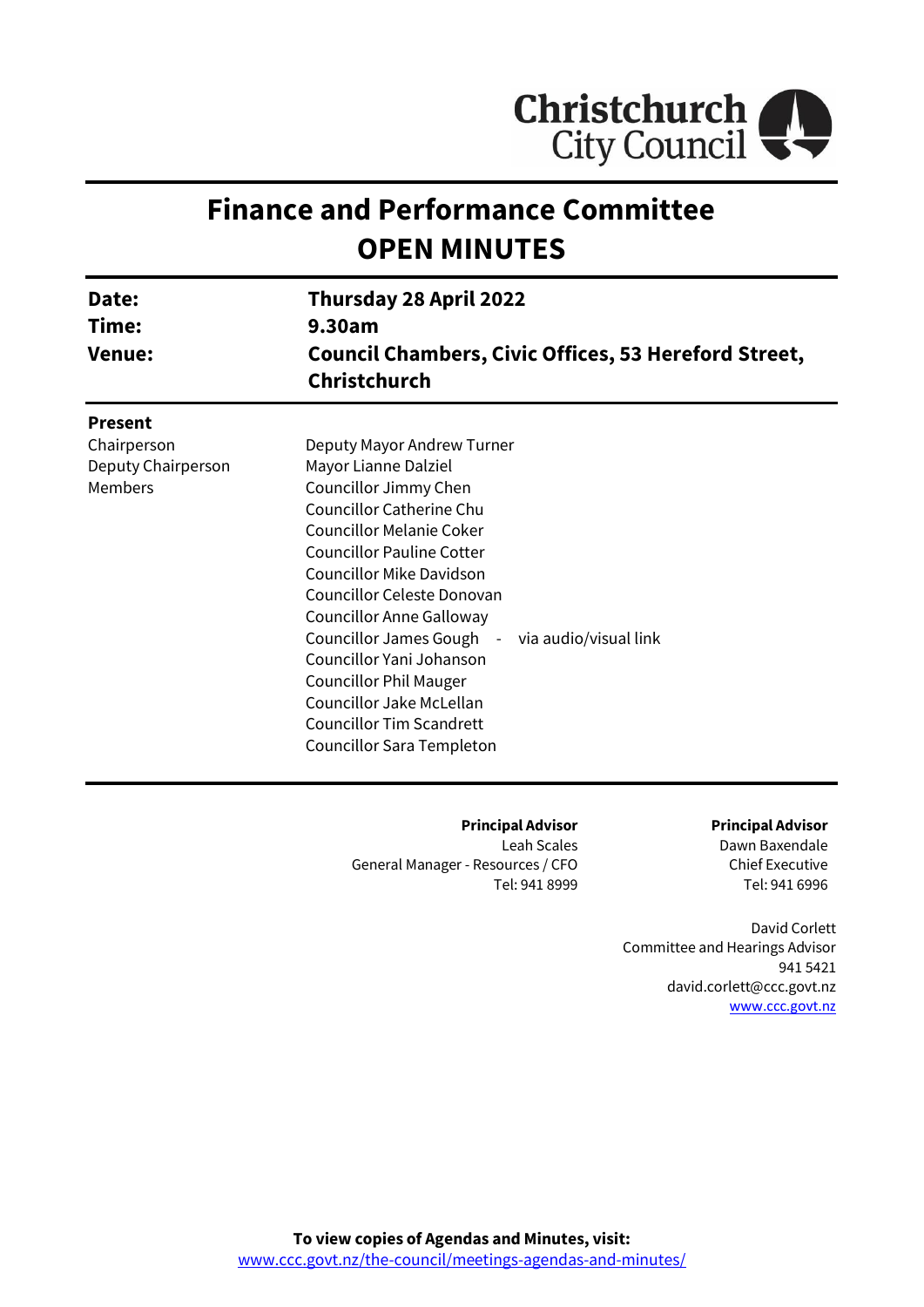

- **Part A Matters Requiring a Council Decision**
- **Part B Reports for Information**
- **Part C Decisions Under Delegation**

## **Karakia Tīmatanga**: Given by Deputy Mayor Turner.

The agenda was dealt with in the following order.

## **1. Apologies Ngā Whakapāha**

## **Part C Committee Resolved FPCO/2022/00015**

That the apologies received from Councillor Keown for absence and Councillor MacDonald for partial absence be accepted. That the apology from Mayor Dalziel for a late arrival and Councillor Gough for a possible early departure be accepted.

Deputy Mayor/Councillor Davidson **Carried**

## **2. Declarations of Interest Ngā Whakapuaki Aronga**

The Mayor, Deputy Mayor Turner and Councillors Gough and Templeton declared an interest item 13. Council-controlled organisations – Draft Statements of Intent for 2022/23 in relation to Christchurch City Holdings Limited.

Councillor Chen declared an interest item 13. Council-controlled organisations – Draft Statements of Intent for 2022/23 in relation to the Riccarton Bush Trust.

Councillors Gough, Mauger and MacDonald declared an interest item 13. Council-controlled organisations – Draft Statements of Intent for 2022/23 in relation to Civic Buildings Ltd.

Deputy Mayor Turner declared an interest in item 13. Council-controlled organisations – Draft Statements of Intent for 2022/23 in relation to Rod Donald Trust.

The Mayor, Deputy Mayor Turner, Councillors Gough and Templeton declared an interest in item 14. Christchurch City Holdings Ltd – Draft Statements of Intent 2022/23.

Councillor Scandrett decalred an interest in item 15. Venues Otautahi.

Deputy Mayor Turner and Councillor Davidson declared an interest in item 16. ChristchurchNZ Holdings Ltd – Draft Statement of Intent for 2022/23.

Councillor Mauger declared an interest in item 22. Organics Processing Plant.

A minutes silence was observed in recognition of Workers Memorial Day.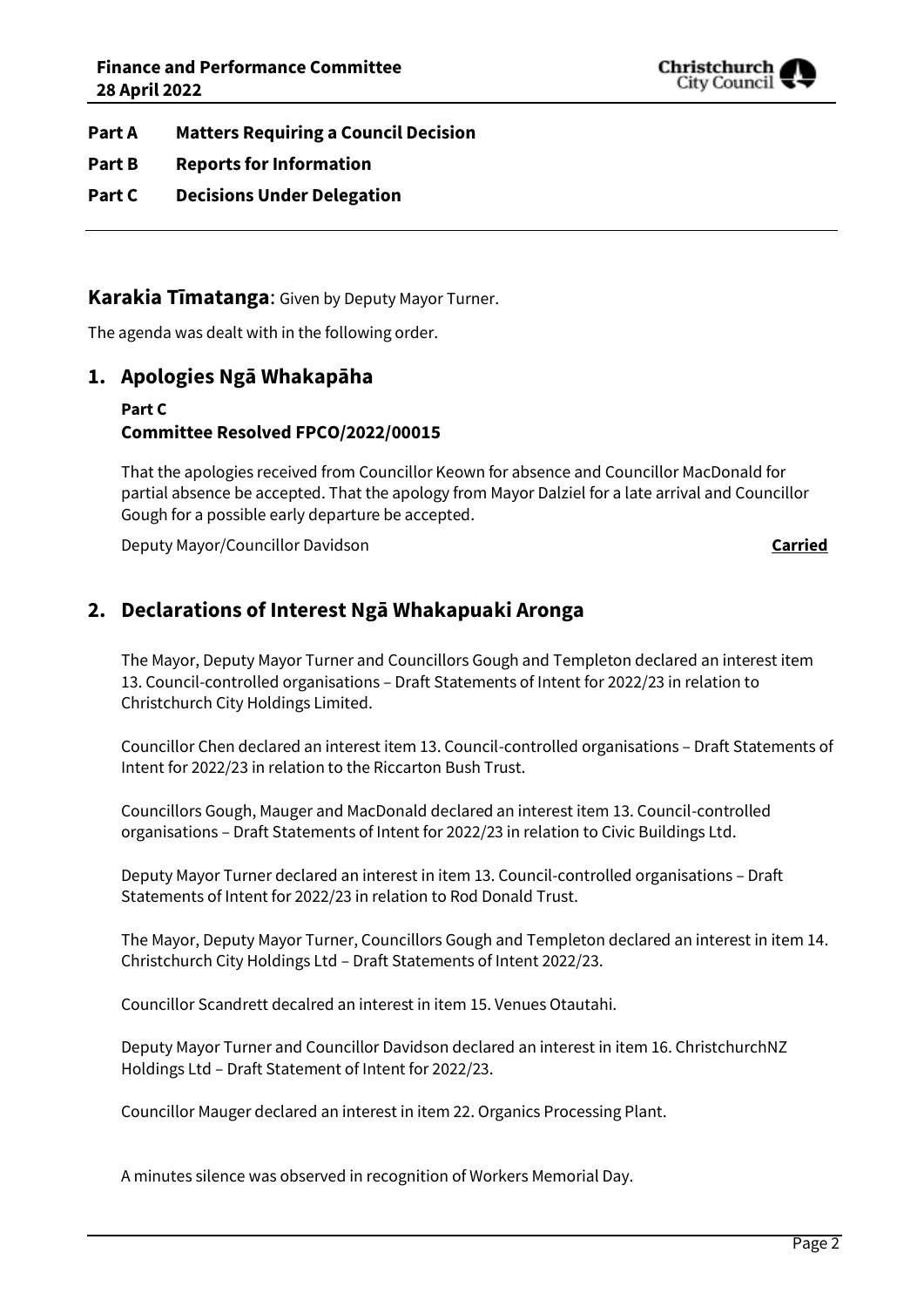

## **3. Confirmation of Previous Minutes Te Whakaāe o te hui o mua**

#### **Part C Committee Resolved FPCO/2022/00016**

That the minutes of the Finance and Performance Committee meeting held on Thursday, 24 March 2022 be confirmed.

Deputy Mayor/Councillor Scandrett **Carried**

## **26. Resolution to Include Supplementary Reports Committee Resolved FPCO/2022/00017**

That the reports be received and considered at the Finance and Performance Committee meeting on Thursday, 28 April 2022.

#### **Open Items**

22. Organics Processing Options

Deputy Mayor/Councillor Scandrett **Carried**

## **4. Public Forum Te Huinga Whānui**

#### **Part B**

There were no public forum presentations.

## **5. Deputations by Appointment Ngā Huinga Whakaritenga**

#### **5.1 Dr Tracey McLellan, MP for Banks Peninsula**

In relation to item 7 Christchurch Wastewater Treatment Plant Recovery Update and item 22. Organics Processing Options.

#### **5.2 Michael Williams**

In relation to item 7 Christchurch Wastewater Treatment Plant Recovery Update and item 22. Organics Processing Options. A written copy of Mr Williams presentation was pre-circulated (copy attached).

#### **Attachments**

A Michael Williams presentation  $\Rightarrow \blacksquare$ 

#### **5.3 Nicole Marshall**

In relation to item 7 Christchurch Wastewater Treatment Plant Recovery Update and item 22. Organics Processing Options.

#### **5.4 Bruce King**

In relation to item 7 Christchurch Wastewater Treatment Plant Recovery Update and item 22. Organics Processing Options.

#### **5.5 Geoffrey King**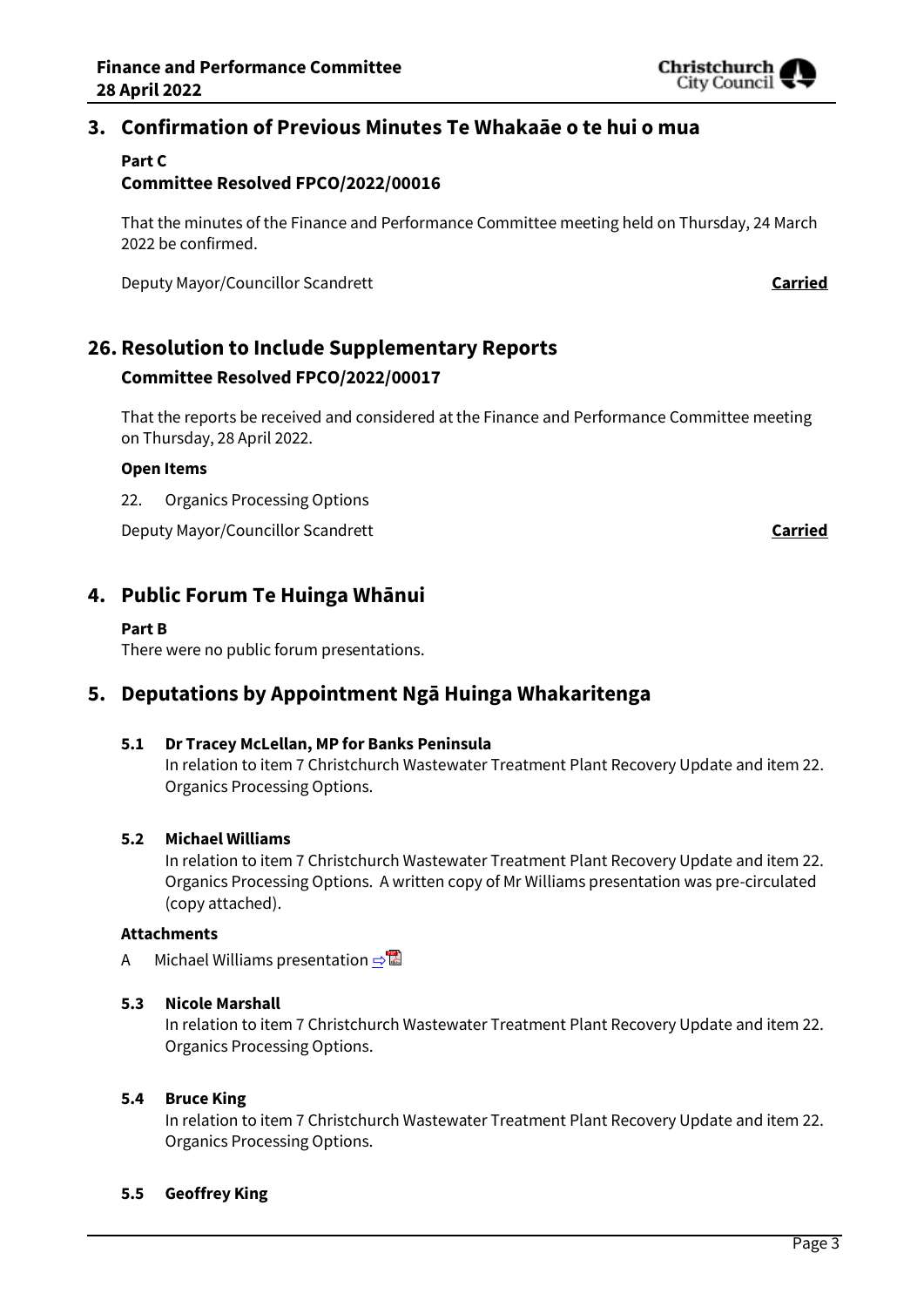

In relation to item 7 Christchurch Wastewater Treatment Plant Recovery Update and item 22. Organics Processing Options.

#### **5.6 Don Gould**

In relation to item 7 Christchurch Wastewater Treatment Plant Recovery Update. Mr Gould spoke to his presentation (attached.)

#### **Attachments**

A Don Gould presentation  $\Rightarrow$ 

#### **5.7 Vicki Walker**

In relation to item 7 Christchurch Wastewater Treatment Plant Recovery Update and item 22. Organics Processing Options.

Councillor left the meeting at10.32am and returned at 10.36am during Item 5.

The meeting adjourned at 10.52am and resumed at 11.10am.

## **6. Presentation of Petitions Ngā Pākikitanga**

#### **Part B**

There was no presentation of petitions.

## **7. Christchurch Wastewater Treatment Plant Recovery Update Committee Comment**

- 1. Staff spoke to their presentation (attached).
- 2. The Committee asked staff to make the results of the air quality monitoring available to elected members once it has been received.
- 3. The Committee noted the impact of the odour on residents and requested advice from staff and what support could be provided. The Committee also requested fortnightly progress updates on progress with Waste Water Treatment Plant recovery.

#### **Officer Recommendations Ngā Tūtohu**

That the Finance and Performance Committee:

- 1. Receives the information in this update
- 2. Notes that regular communications will be implemented to ensure residents in the local area and across the city are aware of all efforts being undertaken to expedite the removal process and reduce the effects of the odours.
- 3. Notes that an update on the details of the insurance claim will be reported to the Insurance sub-committee

#### **Committee Resolved FPCO/2022/00018**

#### **Part C**

That the Finance and Performance Committee: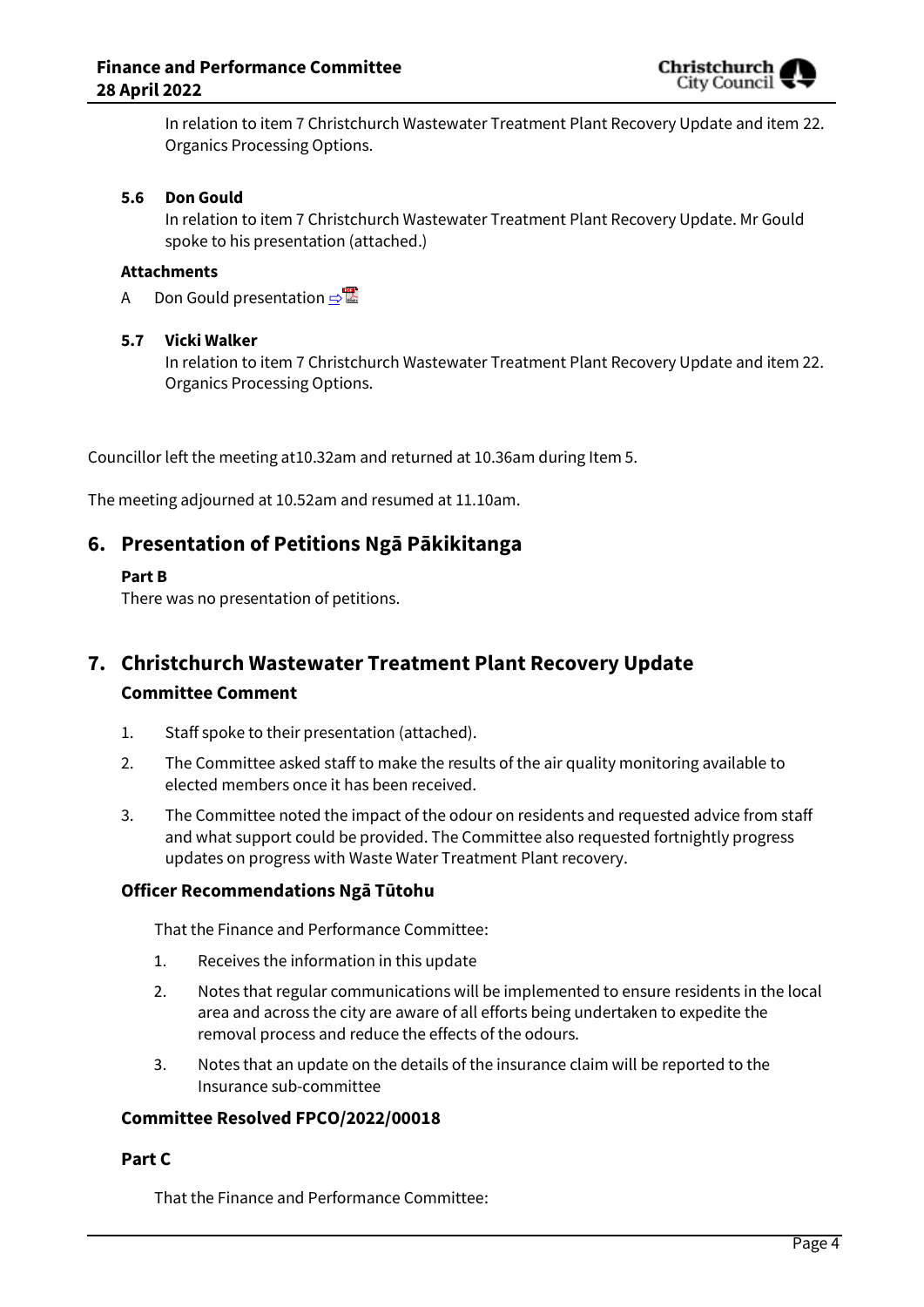

- 1. Receives the information in this update
- 2. Notes that regular communications will be implemented to ensure residents in the local area and across the city are aware of all efforts being undertaken to expedite the removal process and reduce the effects of the odours.
- 3. Notes that an update on the details of the insurance claim will be reported to the Insurance sub-committee
- 4. Request staff:
	- a. Provide advice on ways that support could be provided for affected residents
	- b. Report fortnightly to the Council or the Finance and Performance Committee on progress with Waste Water Treatment Plant recovery

# Mayor/Councillor Galloway **Carried**

#### **Attachments**

A Staff Presentation Waste Water Treatment Plant Update [⇨](../../../RedirectToInvalidFileName.aspx?FileName=FPCO_20220428_MAT_7512.PDF#PAGE=23)

The Mayor joined the meeting at 11.11am, and Councillors Donovan and Johanson joined the meeting at 11.13am during item 7.

Having previously noting a conflict of interest Councillor Mauger left the meeting for all of item 22 and returned after the lunch adjournment.

## **22.Organics Processing Options**

## **Committee Comment**

1. The Committee requested staff bring back, in one month, the full net cost to Council and implications of immediately closing the plant*.*

## **Officer Recommendations Ngā Tūtohu**

That the Finance and Performance Committee resolves to:

- 1. Agree in principle the relocation of the Organics Processing Facility to an alternative site
- 2. Request staff to:
	- (a) approach the market for options for location, partnerships, joint ventures, commercial opportunities, and
	- (b) report to Council on short listed relocation options with a comparison to redevelopment of the current site by end February 2023.
- 3. Support the continued operation at the Metro Place site with the current process controls to manage and mitigate odour until an alternative facility, or redevelopment of the current site, is operational.
- 4. Agree that, should it be necessary to meet the interim capex needs of the existing facility, staff are able to utilise part of the current capital budget for the new facility. Any capital expenditure will be confined to meeting compliance requirements and any decision to use the capex will be made by GM Infrastructure Planning & Regulatory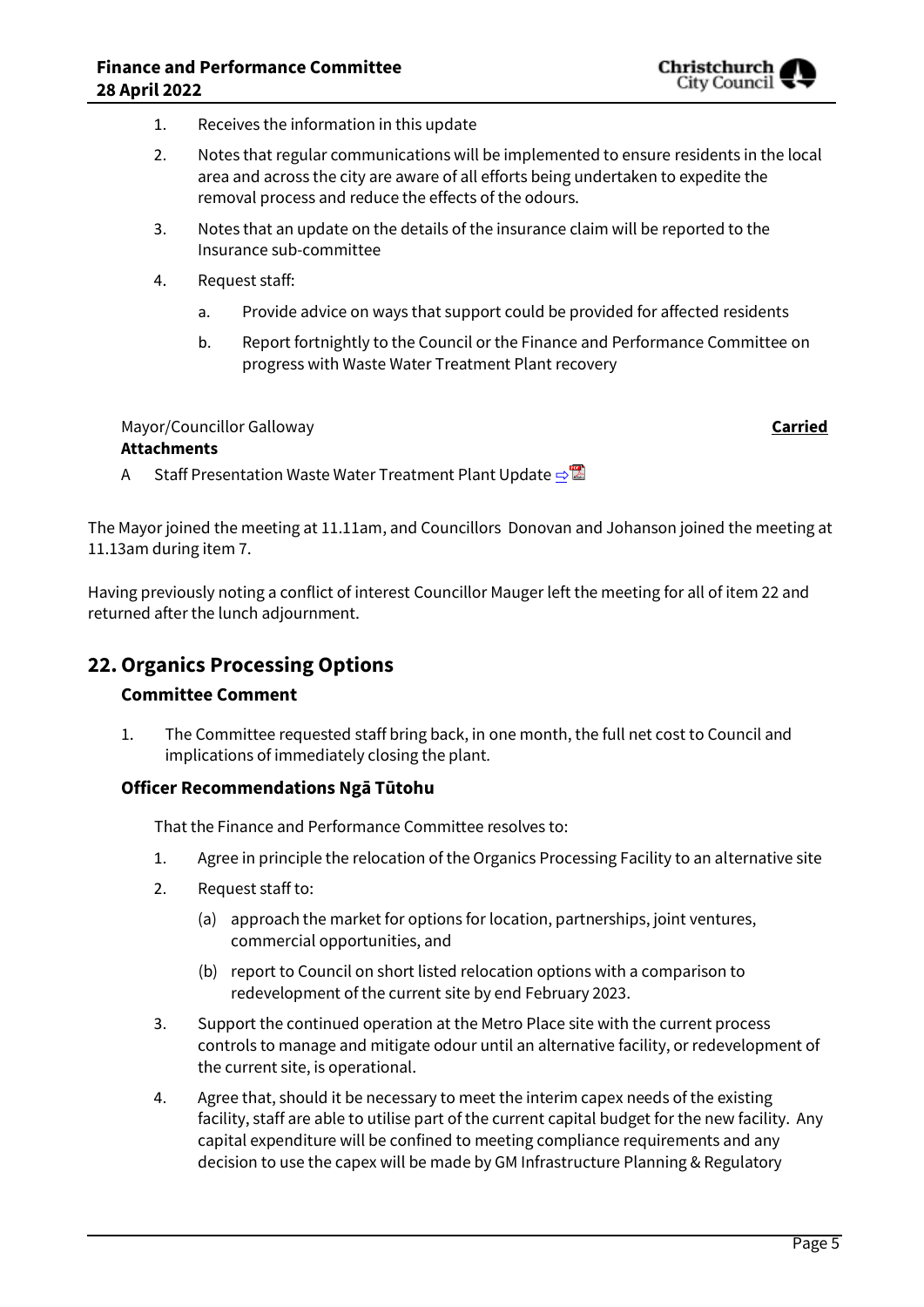

Services in consultation with the Chair and Deputy Chair of the Finance & Performance Committee.

5. Agree that the redacted information can be released when the Chief Executive is satisfied that there are no longer grounds under LGOMIA for withholding the information.

#### **Committee Resolved FPCO/2022/00019**

#### **Part C**

That the Finance and Performance Committee resolves to:

- 1. Agree in principle the relocation of the Organics Processing Facility to an alternative site
- 2. Request staff to:
	- (a) approach the market for options for location, partnerships, joint ventures, commercial opportunities, and
	- (b) report to Council on short listed relocation options with a comparison to redevelopment of the current site by end February 2023.
- 3. Support the continued operation at the Metro Place site with the current process controls to manage and mitigate odour until an alternative facility, or redevelopment of the current site, is operational.
- 4. Agree that, should it be necessary to meet the interim capex needs of the existing facility, staff are able to utilise part of the current capital budget for the new facility. Any capital expenditure will be confined to meeting compliance requirements and any decision to use the capex will be made by GM Infrastructure Planning & Regulatory Services in consultation with the Chair and Deputy Chair of the Finance & Performance Committee, in the event that the Committee does not exist, in consultation with the Mayor and Deputy Mayor.
- 5. Agree that the redacted information can be released when the Chief Executive is satisfied that there are no longer grounds under LGOMIA for withholding the information.
- 6. Request staff bring back in one month the full net cost to Council and implications of immediately closing the plant*.*
- 7. Note that Council is working with central government and Local MPs on shared outcomes regarding recycling.

Councillor Cotter/Councillor Johanson **Carried**

The meeting adjourned at 1.12pm at the conclusion of Item 22 and resumed at 2.18pm. Councillor Gough did not return to the meeting after the break.

Councillor Chu returned to the meeting via audio/visual link.

Councillor McLellan returned to the meeting at 2.22pm and Mayor Dalziel return at 2.25pm during item 15.

## **15. Venues Ōtautahi draft Statement of Intent 2022/23**

## **Committee Resolved FPCO/2022/00020 Officer Recommendation accepted without change**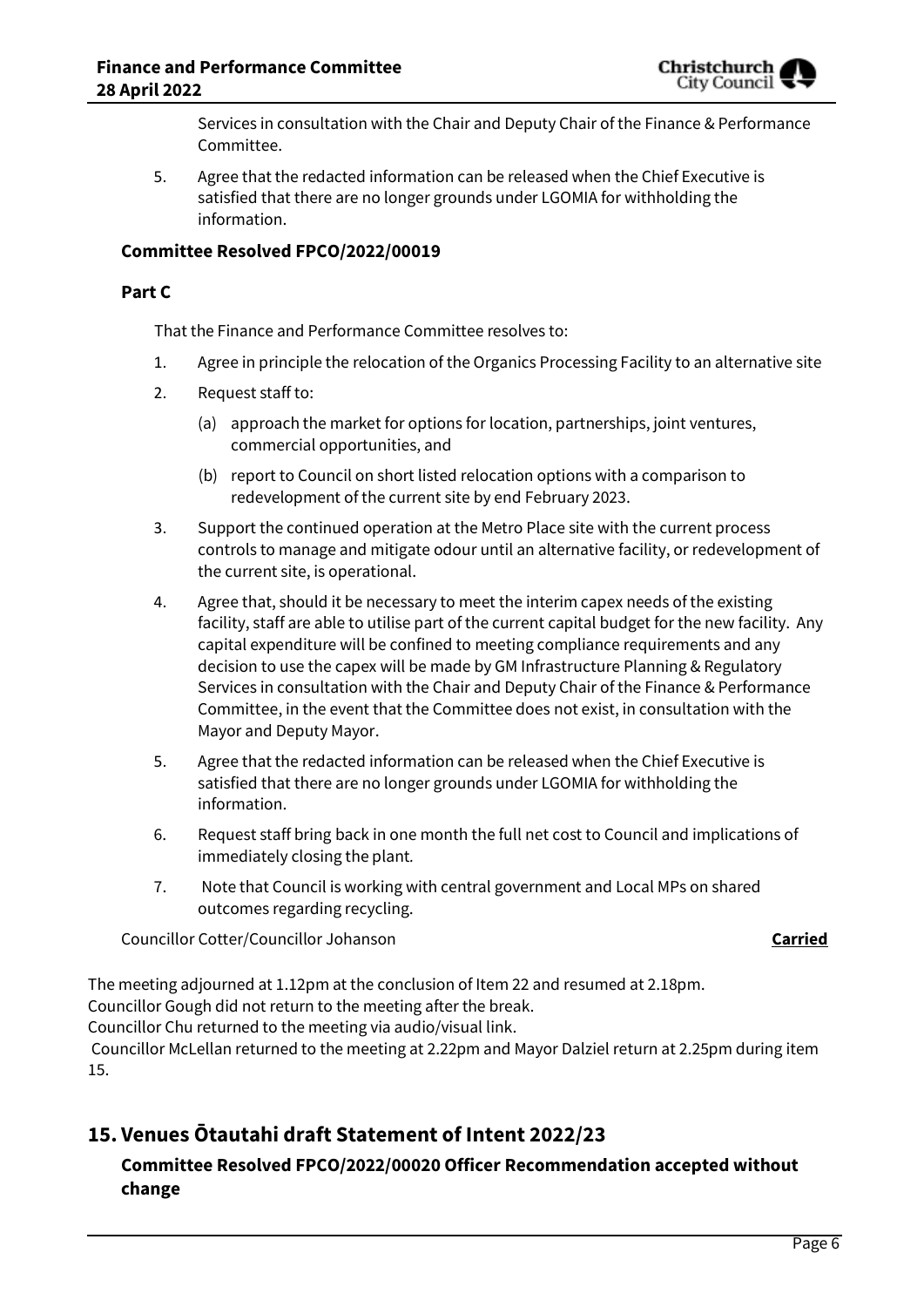#### **Part C**

That the Finance and Performance Committee:

 $1.$ Receives Venues Ōtautahi's draft Statement of Intent for 2022/23.

Deputy Mayor/Councillor Chen **Carried**

An adjournment was held taken from 240pm to 3.00pm during item 15.

## **Election of a Chair**

#### **Committee Resolved FPCO/2022/00021**

It was resolved on the motion of Councillor Davidson, seconded by Councillor Cotter that Councillor Scandrett be appointed Chairperson for items 14, 16 and item 13 in relation to the Rod Donald Trust.

Councillor Davidson/Councillor Cotter **Carried**

Councillor Coker left the meeting at 3.09pm and returned at 3.12pm during item 14.

## **14. Christchurch City Holdings Ltd - Draft Statements of Intent 2022/23**

## **Committee Resolved FPCO/2022/00022 Officer Recommendation accepted without change**

## **Part C**

That the Finance and Performance Committee:

- 1. Notes the draft Statements of Intent for 2022/23 for Christchurch City Holdings Ltd and its subsidiaries;
- 2. Notes that Christchurch City Holdings Ltd's business planning process for 2022/23 and subsequent years will end in May 2022 and its forecast dividend to the Council for the Statement of Intent's three year period will be advised in time for inclusion in the Annual Plan for 2022/23; and
- $3.$ Agrees to provide the following feedback on Christchurch City Holdings Ltd's draft Statement of Intent for 2022/23:
	- a) Acknowledges the work that Christchurch City Holdings have done to reflect requests by Council in their Letter of Expectations for 2022/23.
	- b) That requests Christchurch City Holdings Ltd to continue to work with Council staff on the review of its dividend policy for inclusion in its final Statement of Intent for 2022/23, as requested in the Letter of Expectations for 2022/23; and
	- c) Acknowledges the recommendations of the CCHL Strategic review coming to the new Council in November.

Councillor Scandrett/Councillor Cotter **Carried**

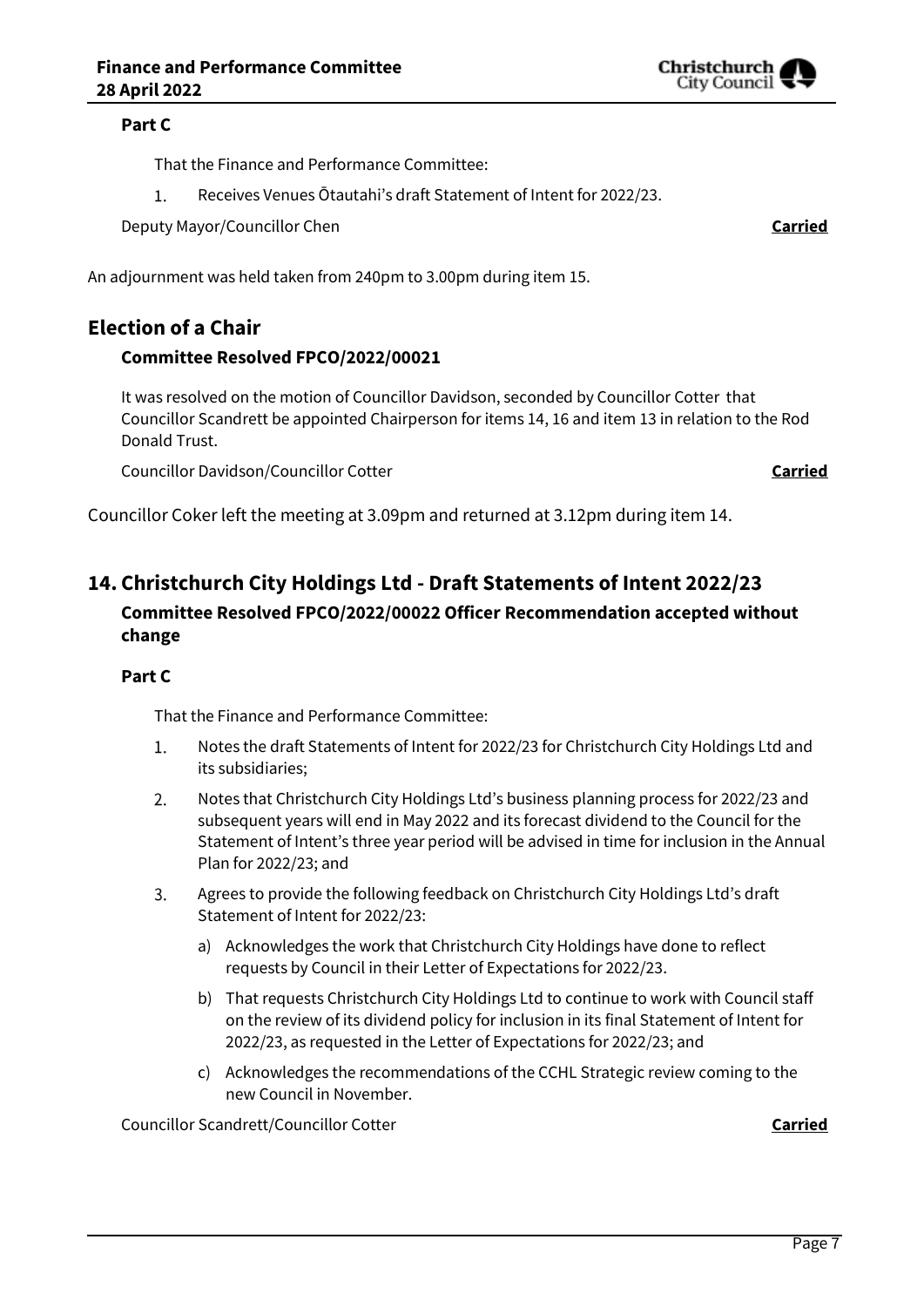## **16. ChristchurchNZ Holdings Ltd - Draft Statement of Intent for 2022/23 Committee Resolved FPCO/2022/00023 Officer Recommendation accepted without change**

## **Part C**

That the Finance and Performance Committee:

- $1.$ Receives the draft Statement of Intent for ChristchurchNZ Holdings Limited for 2022/23.
- $2.$ Approves the following:
	- a. Capitalisation of CNZ via amalgamation of DCL as at 1 July 2022.
	- b. The CNZ Urban Development Prioritisation Framework
	- c. The CNZ/CCC Value Sharing Agreement

Councillor Scandrett/Councillor Templeton **Carried**

## **Attachments**

A Item 16 Christchurch NZ  $\neg$ 

Deputy Mayor Turner resumed Chair for Item 13 in relation to resolutions 2 and 3.

## **13. Council-controlled organisations - Draft Statements of Intent for 2022/23 Committee Resolved FPCO/2022/00024 Officer Recommendation accepted without change**

## **Part C**

That the Finance and Performance Committee:

1. Receives Rod Donald Banks Peninsula Trust's draft Statement of Intent for 2022/23;

## Councillor Davidson/Councillor Cotter **Carried**

## **Committee Resolved FPCO/2022/00025 Officer Recommendation accepted without change**

That the Finance and Performance Committee:

2. Receives Civic Building Ltd's draft Statement of Intent for 2022/23;

## Deputy Mayor/Councillor Scandrett **Carried Committee Resolved FPCO/2022/00026 Officer Recommendation accepted without change**

That the Finance and Performance Committee:

3. Receives Central Plains Water Trust's draft Statement of Intent for 2022/23.

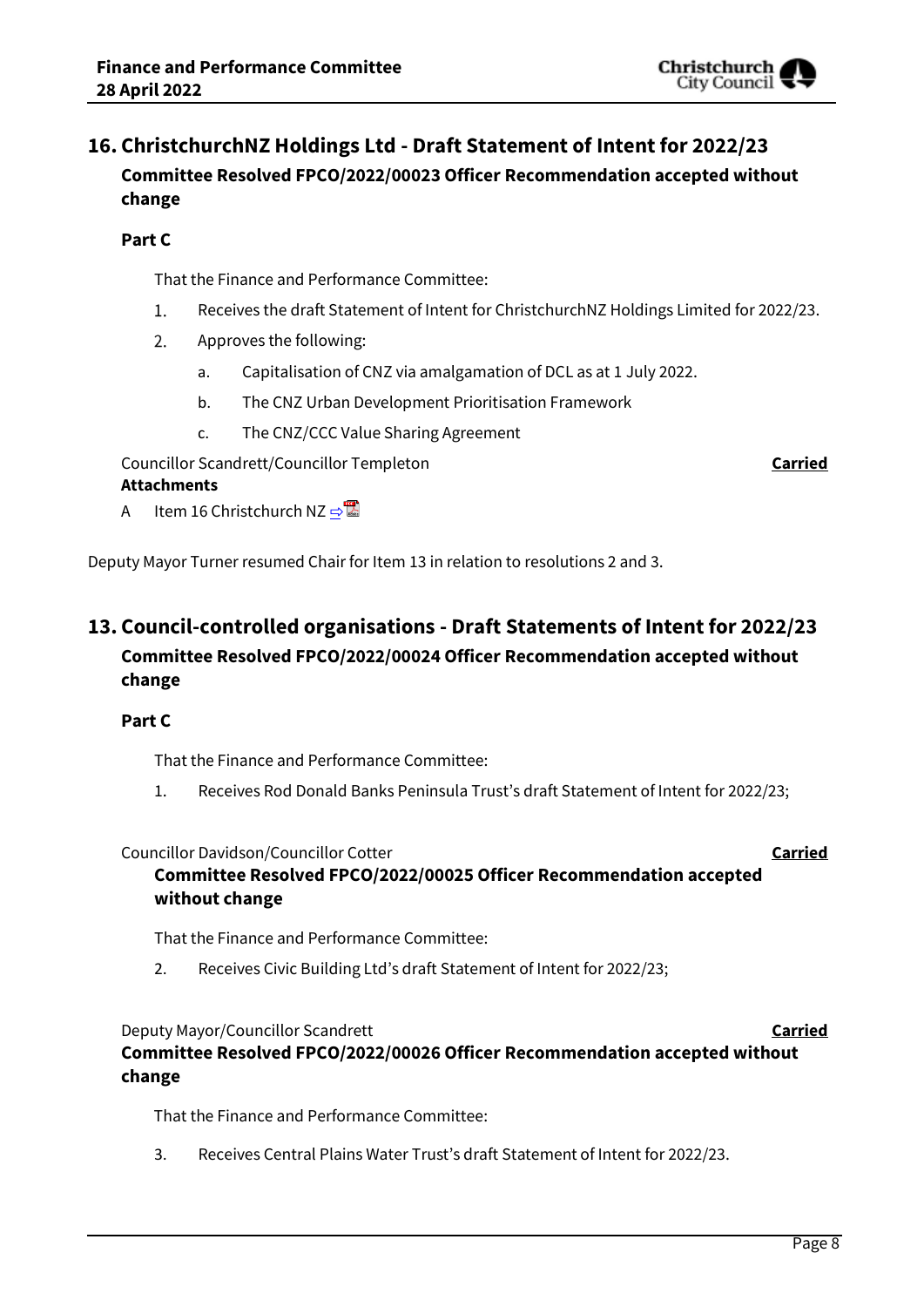Councillor Scandrett/Councillor McLellan **Carried**

## **20. Te Kaha Project Delivery Ltd - Draft Statement of Intent for 2022/23 and Quarter 2 Performance Report for period ending 31 December 2021 Committee Resolved FPCO/2022/00027 Officer Recommendation accepted without change**

## **Part C**

That the Finance and Performance Committee:

- 1. Receives Te Kaha Project Delivery Ltd's draft Statement of Intent for 2022/23; and
- 2. Receives Te Kaha Project Delivery Ltd's Quarter 2 Performance Report for the period ending 31 December 2021.

Deputy Mayor/Councillor Chen **Carried**

## **21. Te Kaha Project - Elected Member Update**

## **Committee Resolved FPCO/2022/00028 Officer Recommendation accepted without change**

## **Part C**

That the Finance and Performance Committee:

 $1.$ Receive the information in the Te Kaha Project Elected Members Update Report.

Deputy Mayor/Councillor Mauger **Carried**

## **17. Local Government Funding Agency - Draft Statement of Intent 2022/23 and Shareholder Presentation**

## **Committee Comment**

1. Mark Butcher the Chief Executive spoke to his presentation (attached).

## **Committee Resolved FPCO/2022/00029 Officer Recommendation accepted without change**

## **Part C**

That the Finance and Performance Committee:

- $\mathbf{1}$ . Notes the Local Government Funding Agency's draft Statement of Intent for 2022/23; and
- $2.$ Notes the investor presentation to be conducted by Mr Mark Butcher, Chief Executive of the Local Government Funding Agency at the Finance and Performance Committee's meeting.

Deputy Mayor/Councillor Cotter **Carried**

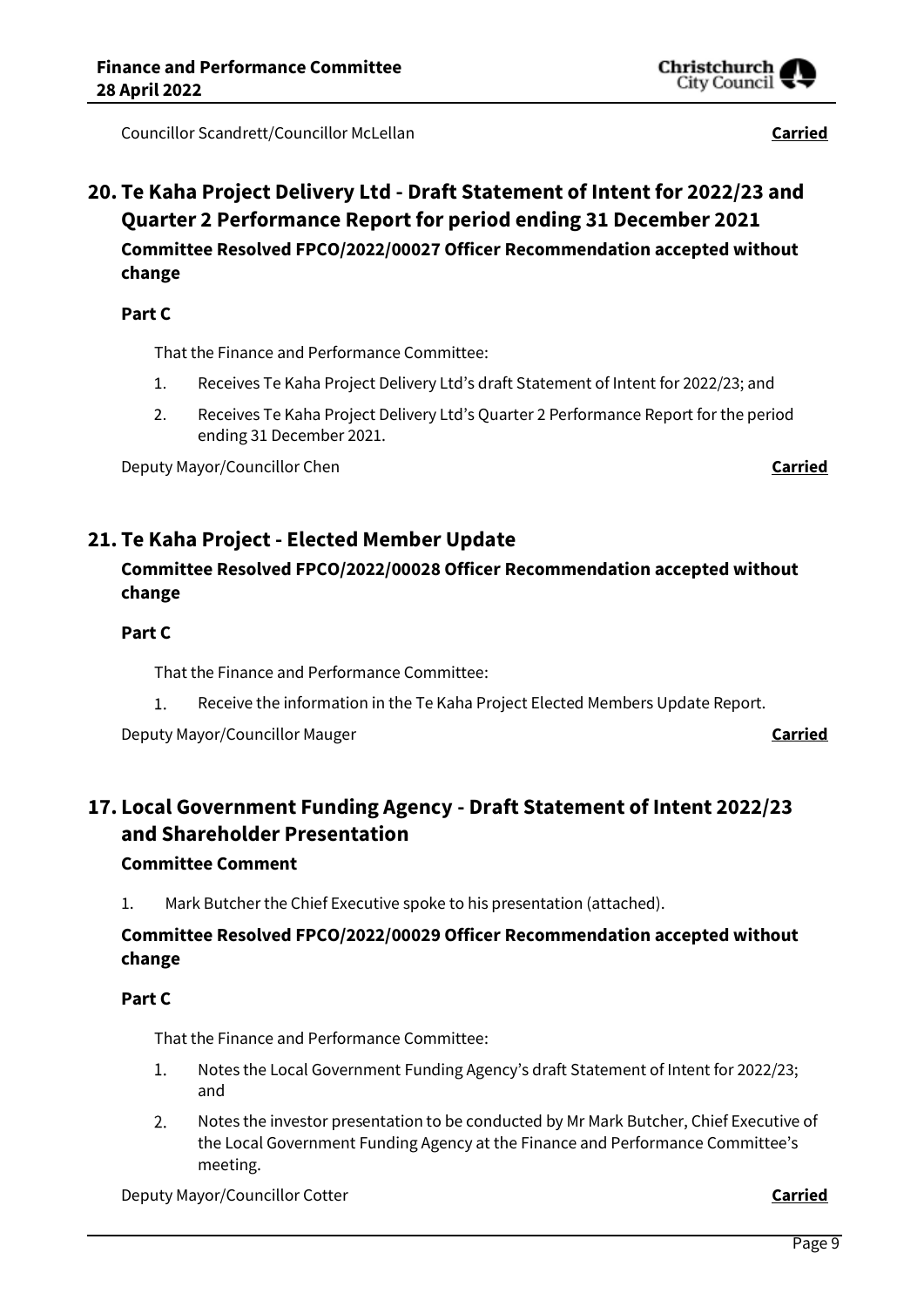

#### **Attachments**

A Local Government Funding Agency  $\mathbb{R}^{\mathbb{Z}}$ 

## **8. Key Performance Results March 2022**

#### **Committee Comment**

- 1. The Committee requested staff to clarify why two percentage figures were given in LTP21.9.1.
- 2. The Committee requested a briefing from staff on excess water charges.
- 3. The Committee requested the Research results from NIWA on LED lighting when available.

## **Committee Resolved FPCO/2022/00030 Officer Recommendation accepted without change**

#### **Part C**

That the Finance and Performance Committee:

Receives the information provided in the Key Performance Results for March 2022.  $1.$ 

Deputy Mayor/Councillor Cotter **Carried**

## **9. Financial Performance Report - March 2022**

## **Committee Comment**

1. The Committee requested an update on the carry forward of the EV grants that were referenced in paragraph 15 on page 64 of the staff report.

## **Committee Resolved FPCO/2022/00031 Officer Recommendation accepted without change**

## **Part C**

That the Finance and Performance Committee:

- $1.$ Receives the information in the Financial Performance Report for March 2022.
- $2.$ Notes the likely breach of the Funding risk policy limit from April to September 2022 and the staff advice supporting it.

Deputy Mayor/Councillor Chen **Carried**

## **10. Capital Programme Performance Report - March 2022**

## **Committee Comment**

1. The Committee requested an update on when will start on the section of the South Express between Templeton and Eastland to Hornby.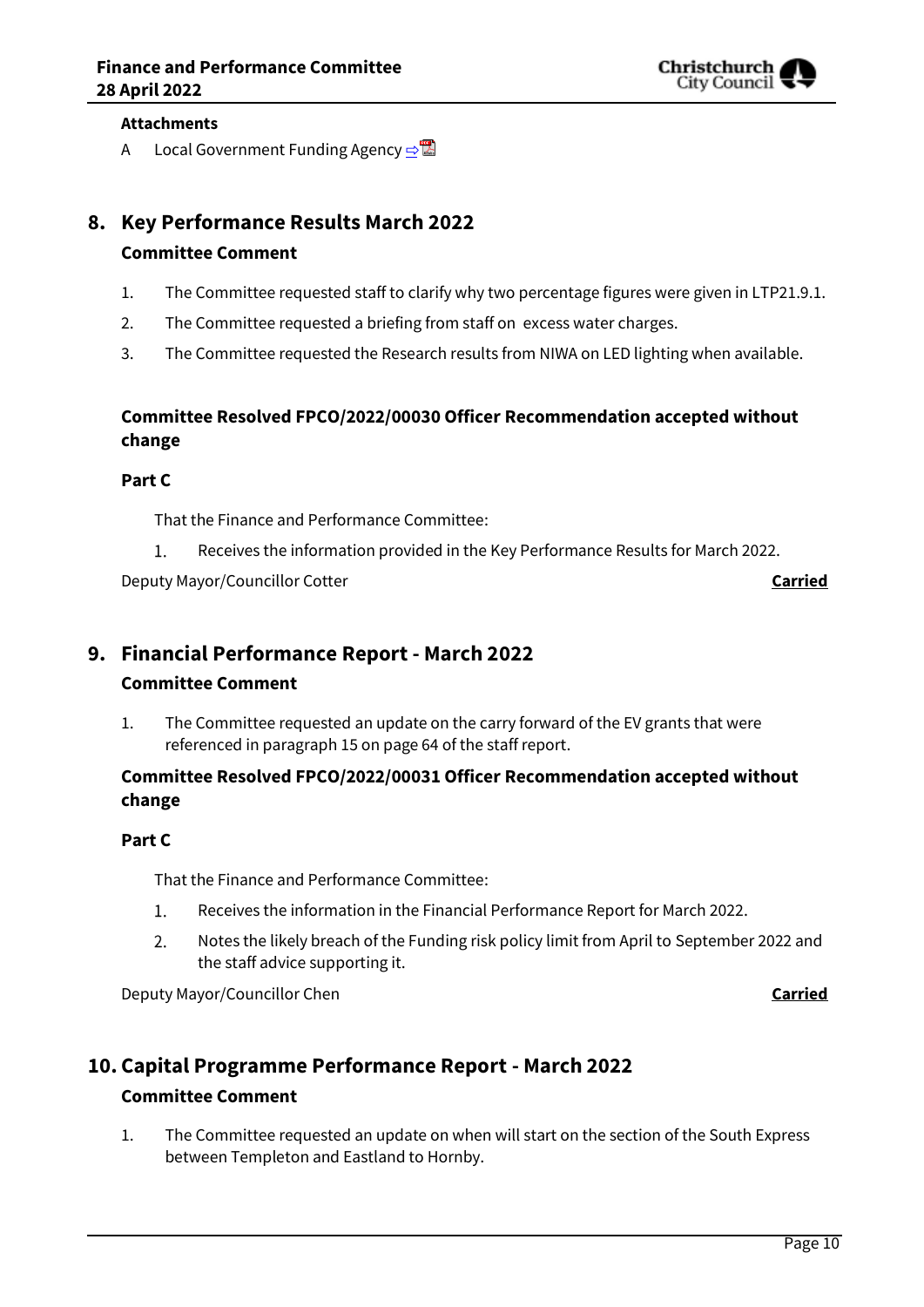

2. The Committee requested an update on budget issues relating to the Halswell Junction Road Extension project.

## **Committee Resolved FPCO/2022/00032 Officer Recommendation accepted without change**

## **Part C**

That the Finance and Performance Committee:

1. Receive the information in the Capital Programme Performance Report – March 2022

Deputy Mayor/Councillor Templeton **Carried**

# **11. Vertical Capital Delivery : Bi-Monthly Update**

## **Committee Comment**

1. The Committee requested that the Diamond Harbour Wharf plan be circulated.

## **Committee Resolved FPCO/2022/00033 Officer Recommendation accepted without change**

## **Part C**

That the Finance and Performance Committee:

1. Receive the information in the Vertical Capital Delivery : Bi-Monthly Update Report.

Councillor Cotter/Councillor Davidson **Carried**

## **12. Delegations and Visibility of Budget Changes in the Capital Programme Committee Resolved FPCO/2022/00034 Officer Recommendation accepted without change**

## **Part C**

That the Finance and Performance Committee:

- Approve major project budget changes, over \$5m, in the programmes of Three Waters,  $1.$ Transport, Parks, Digital, Recreation, Sports and Events, and Vertical Capital, following ELT endorsement.
- Approve budget changes over \$500,000, between standalone capital projects in the  $2.$ Community and Major Facility delivery programme agreed in the LTP.
- 3. Receive a regular quarterly briefing on project budget changes between \$250,000 and \$5m, approved by ELT.
- 4. Recommend these delegations be reviewed and adjusted in 12 months' time, if required.

Deputy Mayor/Councillor Cotter **Carried**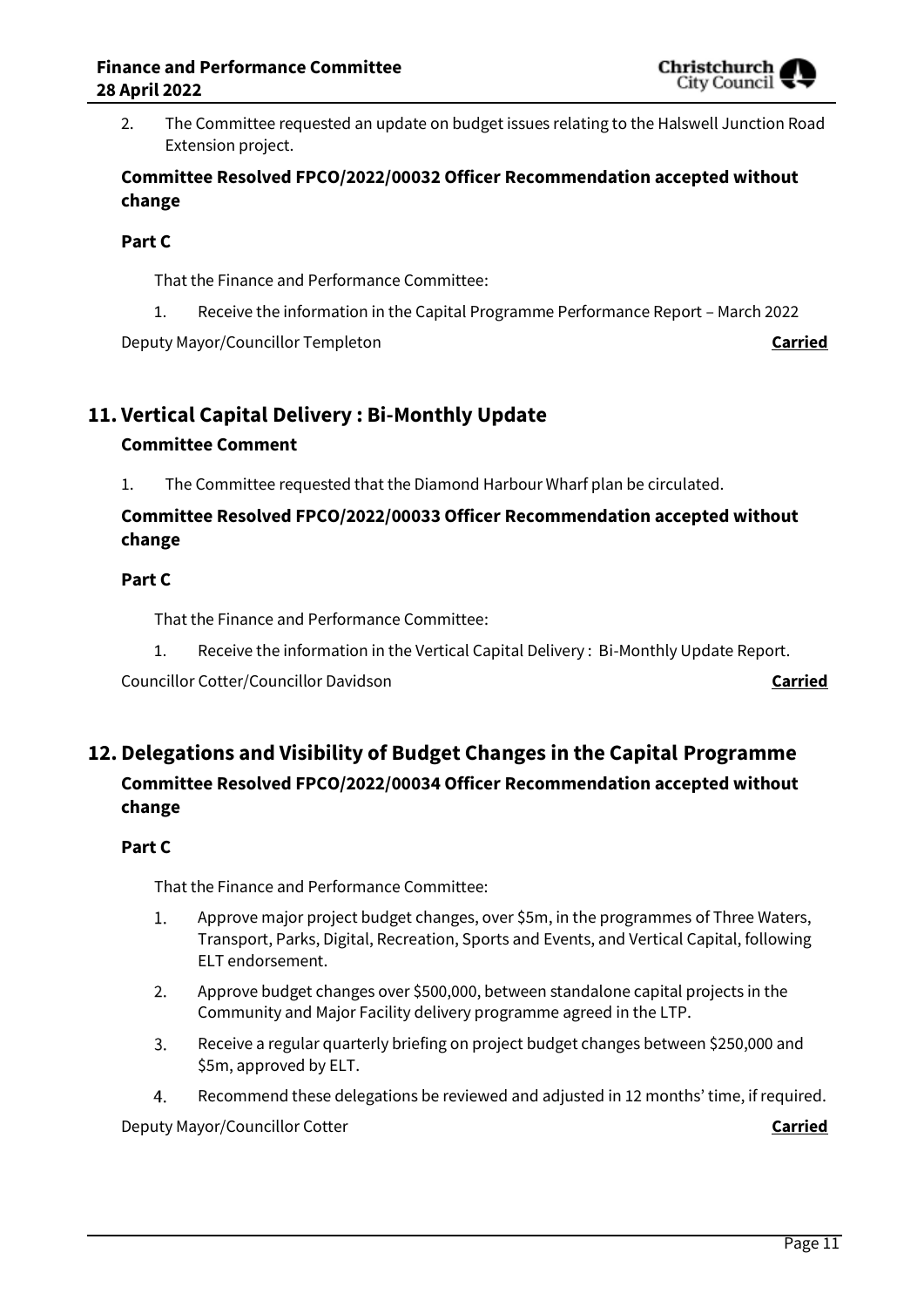

## **18. Annual Plan 2022/23 - proposed timeline and process for adopting the final Annual Plan**

**Committee Resolved FPCO/2022/00035 Officer Recommendation accepted without change**

#### **Part C**

That the Finance and Performance Committee:

- 1. Receive the information in the Annual Plan 2022/23 proposed timeline and process for adopting the final Annual Plan Report
- 2. Confirm the content and designated status (Elected Member Information Only, or public briefing) for briefings of 17-25 May 2022
- 3. Advise any other changes to the proposed timeline to conclude the Annual Plan 2022/23.

Councillor Scandrett/Councillor Cotter **Carried**

## **19.Overdue General and Rates Debtors at 31 March 2022 (Greater than \$20,000 and 90 days)**

## **Committee Resolved FPCO/2022/00036 Officer Recommendation accepted without change**

#### **Part C**

That the Finance and Performance Committee:

- 1. Receives the Overdue General and Rates Debtors (Greater than \$20,000 and 90 days) report.
- 2. Notes the action being taken to recover the overdue amounts.
- 3. Resolves that a redacted copy of the report can be released after the Committee has received the report but the names of the individuals and organisations will remain confidential.

Councillor Cotter/Councillor Scandrett **Carried**

## **23. Resolution to Exclude the Public Committee Resolved FPCO/2022/00037**

## **Part C**

That at 5.10pm the resolution to exclude the public set out on pages 518 to 519 of the agenda be

Deputy Mayor/Councillor Scandrett **Carried**

## **The public were re-admitted to the meeting at 5.16pm.**